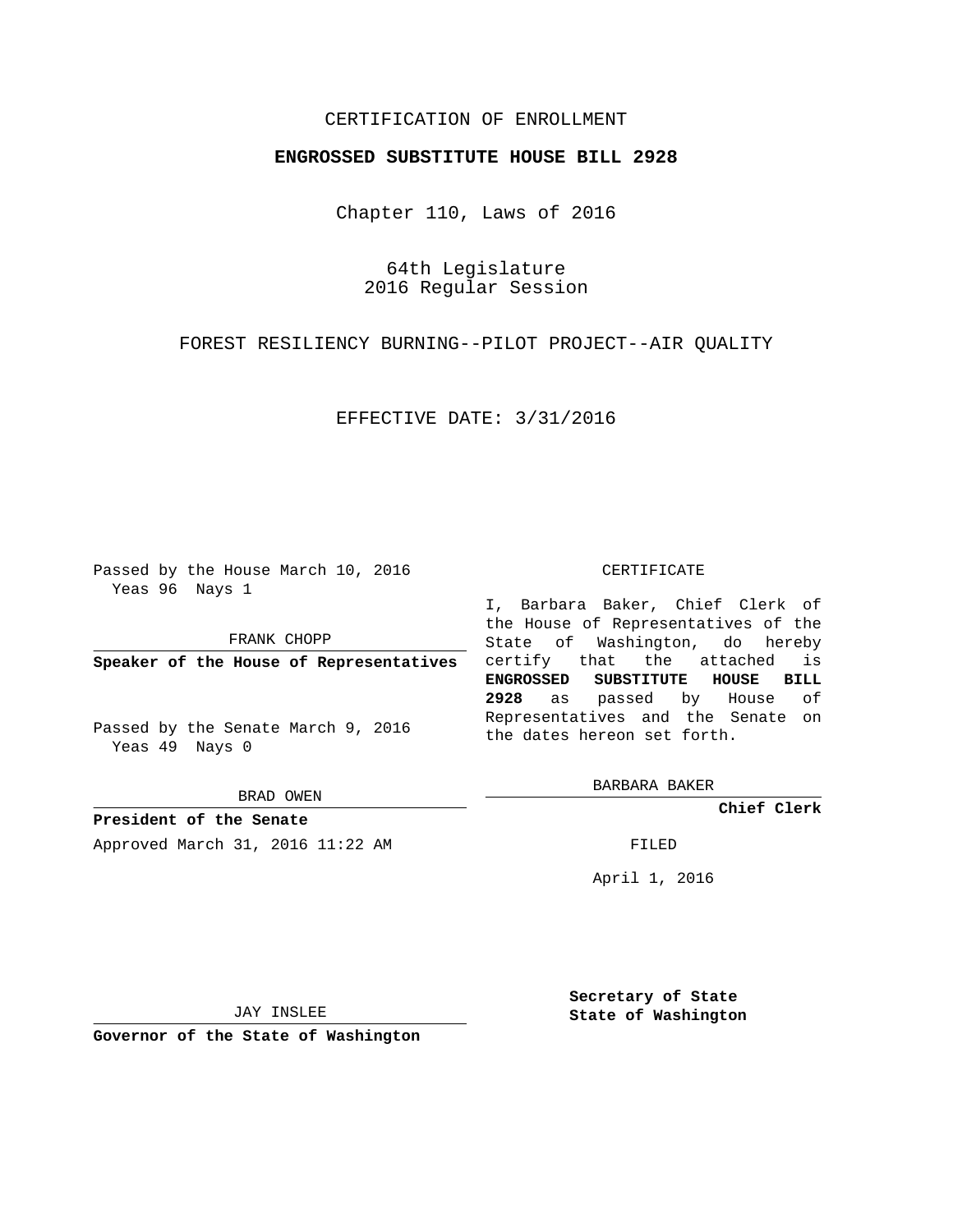### **ENGROSSED SUBSTITUTE HOUSE BILL 2928**

AS AMENDED BY THE SENATE

Passed Legislature - 2016 Regular Session

# **State of Washington 64th Legislature 2016 Regular Session**

**By** House Agriculture & Natural Resources (originally sponsored by Representatives Kretz, Blake, Schmick, Dunshee, Short, Haler, Stanford, and Chandler)

READ FIRST TIME 02/05/16.

 AN ACT Relating to ensuring that restrictions on outdoor burning for air quality reasons do not impede measures necessary to ensure forest resiliency to catastrophic fires; creating a new section; providing an expiration date; and declaring an emergency.

BE IT ENACTED BY THE LEGISLATURE OF THE STATE OF WASHINGTON:

 NEW SECTION. **Sec. 1.** (1) The department of natural resources shall conduct a forest resiliency burning pilot project. The goal of the pilot project is to monitor and evaluate the benefits of forest resiliency burning and the impacts on ambient air quality. The department of natural resources is responsible for establishing the processes and procedures necessary to administer the pilot project, including the review and approval of qualifying forest resiliency burning proposals. The department of natural resources may consider forest resiliency burning proposals that include treatments to reduce fuel loads prior to burning, including the thinning of forest stands 16 and grazing to clear brush.

 (2)(a) The department of natural resources must, as the primary focus of the pilot project, arrange with interested third parties to perform forest resiliency burning on land prone to forest or wildland fires in coordination with the following forest health collaboratives as recognized by the United States forest service: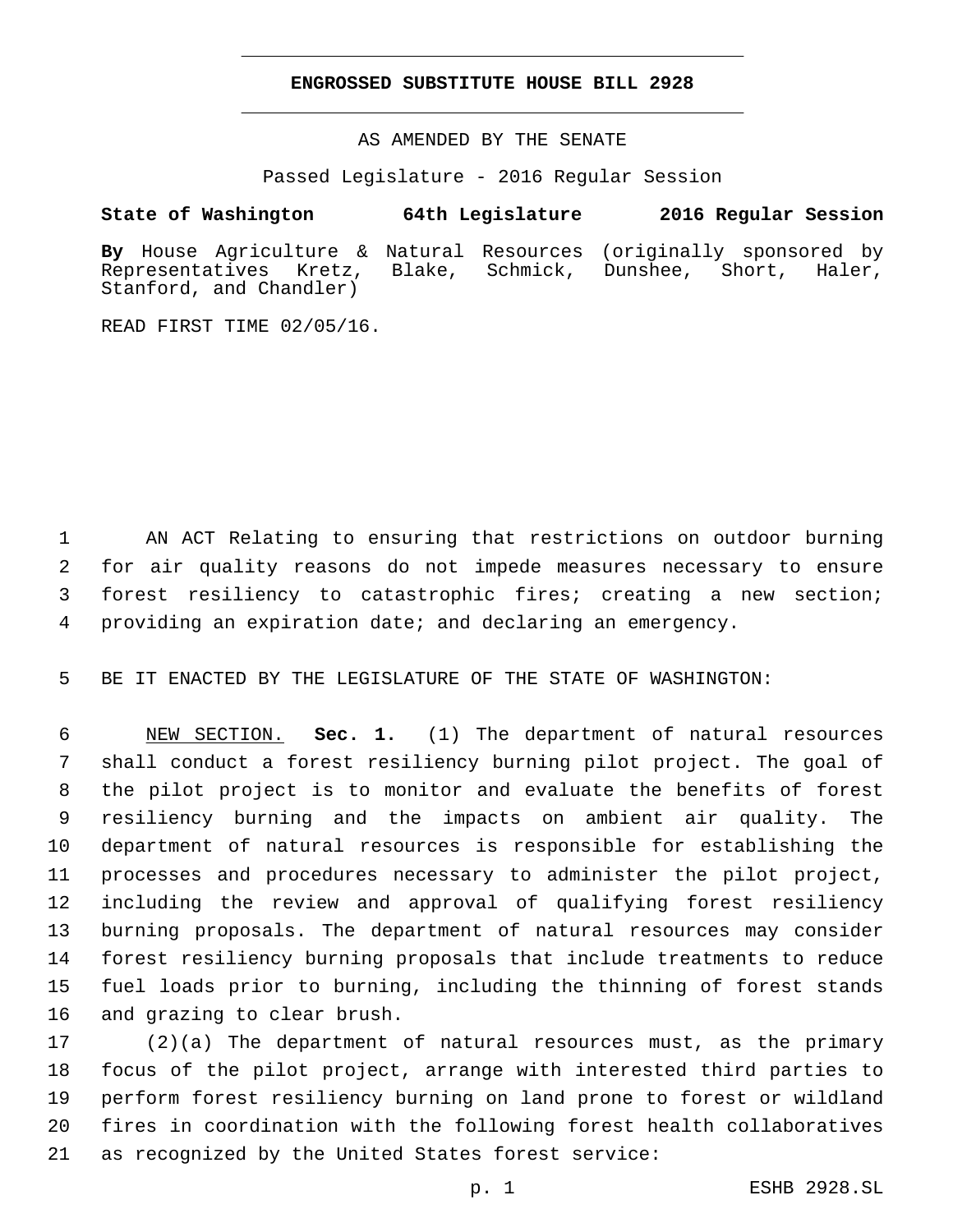(i) North Central Washington forest health collaborative;

(ii) Northeast Washington forestry collaborative; and

(iii) Tapash sustainable forest collaborative.3

 (b) The department of natural resources must also coordinate with at least one organized group of public agencies and interested stakeholders whose purpose is to protect, conserve, and expand the safe and responsible use of prescribed fire on the Washington 8 landscape.

 (3)(a) The department of natural resources must, as part of the pilot project, approve single day or multiple day forest resiliency burns if the burning is unlikely to significantly contribute to an exceedance of air quality standards established by chapter 70.94 RCW. Once approved, forest resiliency burns spanning multiple days may only be revoked or postponed midway through the duration of the approved burn if necessary for the safety of adjacent property or upon a determination by the department of natural resources or the department of ecology that the burn has significantly contributed to an exceedance of air quality standards under chapter 70.94 RCW.

 (b) The department of natural resources must approve burns at least twenty-four hours prior to ignition of the fire.

 (4) Forest resiliency burning, when conducted under the pilot project authorized by this section, is not subject to the outdoor burning restrictions in RCW 70.94.6512(2) and 70.94.6514.

 (5) The implementation of the pilot project authorized in this 25 section is not:

 (a) Intended to require the department of natural resources to update the smoke management plan defined in RCW 70.94.6536. However, information obtained through the pilot project's implementation may 29 be used to inform any future updates to the smoke management plan; 30 and

(b) Subject to the provisions of chapter 43.21C RCW.

 (6) Forest resiliency burning, and the implementation of the pilot project authorized in this section, must not be conducted at a scale that would require a revision to the state implementation plan 35 under the federal clean air act.

 (7) The department of natural resources shall submit a report to the legislature, consistent with RCW 43.01.036, by December 1, 2018. The report must include information and analyses regarding the 39 following elements: